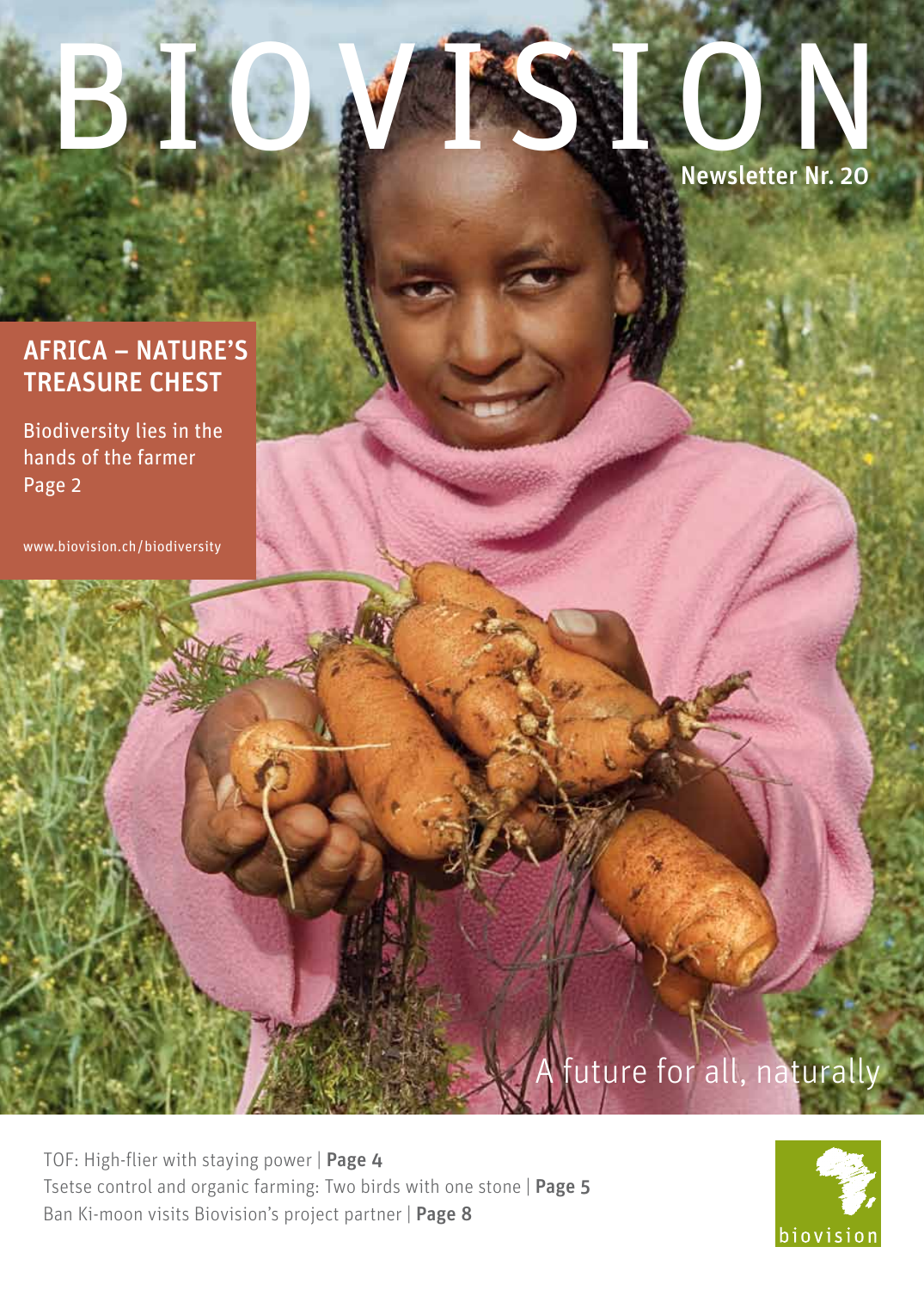A high level of biodiversity provides the foundation for our nutrition. If it continues to disintegrate all of us lose out, not just the people of the Southern Hemisphere. Photo: Market in Assosa, Ethiopia, Biovision / Verena Albertin

2



Narrow organic basis for human nutrition

## Africa is rich: the continent is home to a large part of the biodiversity of our planet, but this wealth is disappearing rapidly. To halt this trend, we need nothing less than a fundamental change of course in agriculture.

By Hansjakob Baumgartner

The organic basis for our nutrition has become narrow. Over the millennia, humanity has made use of over 10 000 types of food plant; now we use around 150. 12 species account for 80 percent of plant food production, and farmed crops are becoming increasingly similar. The enormous wealth of species produced by the world's farmers through cultivation under varying circumstances has diminished in parallel to the advance of fewer, globally-cultivated high-yield species. Approximately 75 percent of all agricultural crop species have already vanished from the Earth's fields. It is not only plant diversity that is an essential foundation for our nutritional needs, animals are also necessary to help with the harvest. 90 percent of pest species have natural enemies – predatory insects or parasitic organisms that use the pest as a host, for example. And 100 000 species of pollinating insects are of service to agriculture. The World Food Organisation FAO values their contribution at more than 153 billion dollars per year.

#### The Poor North

Like all wealth, organic riches are very unevenly divided between North and South. But in this instance it is the South that is rich: more than 90 percent of all plant species are native to tropical and subtropical developing countries. The environmental protection organisation, Conservation International, has identified 34 so-called biodiversity hotspots worldwide – exclusively areas where a minimum of a half a percent of all plant species are found. Combined they encompass barely 2.3 percent of global land area, yet house one in two plant species and 42 percent of all land vertebrates. Just three of these areas of concentrated species diversity are to be found in industrial nations. Eight of them are in Africa: for example the tropical lowland forests along the west coast, which contain a quarter of all the continent's mammal species; the Horn of Africa with its unique arid-environment biocoenosis; the mountainous area along the east African fracture zone, or the Cape containing the highest floristic diversity of the moderate zones.

Intact ecosystems are more stable and more adaptive to outside influences such as climate change. The basis of survival for all creatures is greatly impacted by human intervention, consequently natural processes are thrown out of kilter. In this way forest floors are eroded after they are exposed by deforestation. Without protective leaf cover and stabilising root systems soil dries out and is washed away by rainfall. In extreme cases all that is left behind is an ecological desert.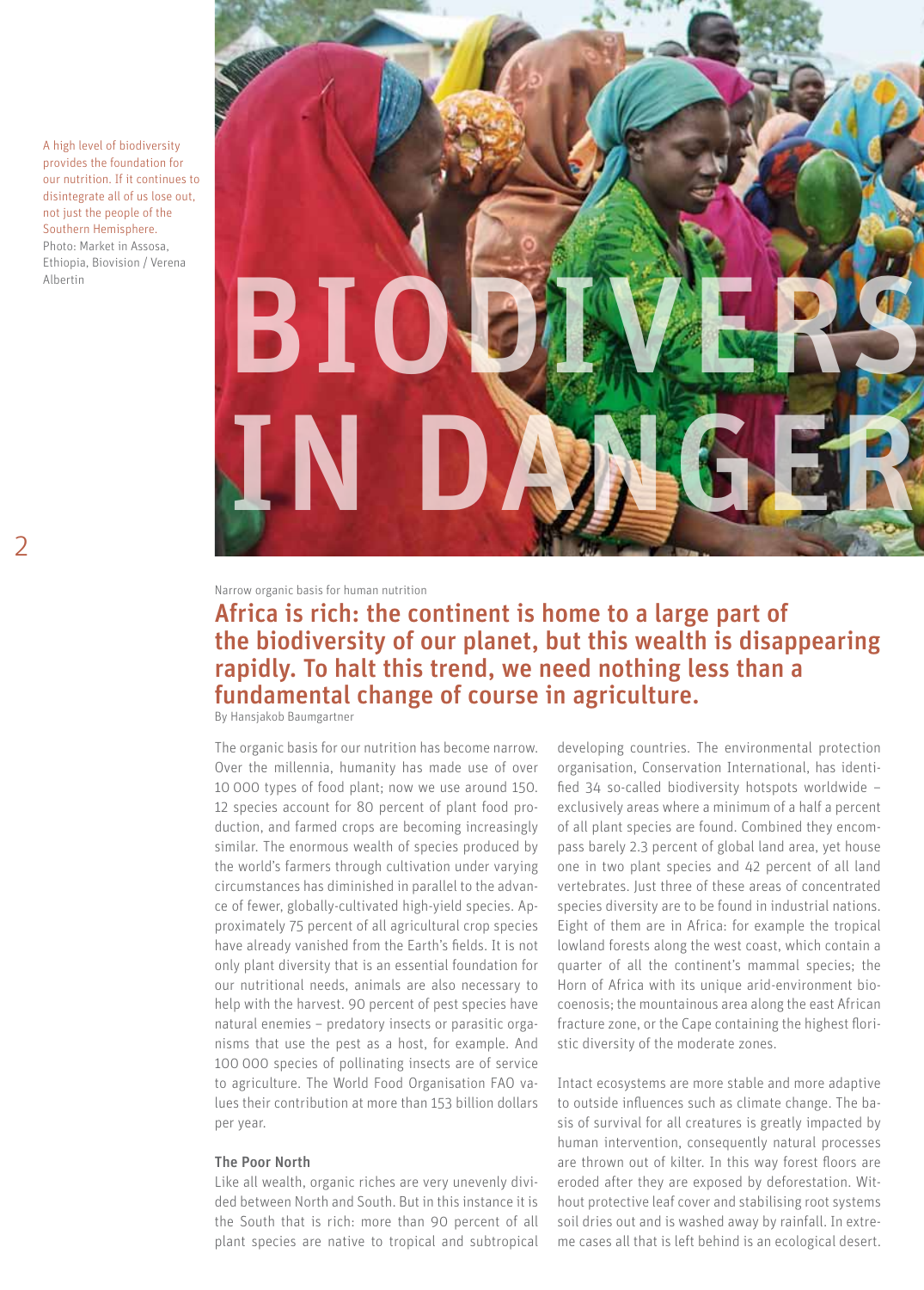

In agriculture, pest numbers quickly increase and cause considerable crop losses once their natural predators are absent.

#### Biodiversity lies in the hands of the farmer

The significance of biodiversity for agriculture will continue to grow into the future. Climate change presents agricultural crop breeding with a new set of challenges. New species will be needed that can withstand drought and disease vectors. Depletion of the sources of crude oil will increase the price of agrochemicals, making crop yields more dependent on natural soil fertility and on the ability of natural beneficial organisms to keep the pests in check.

The number of plant and animal species on Earth is still unknown. Perhaps it's three, perhaps one hundred million. Up to now around 1.75 million animals, plants and microorganisms have been scientifically classified.

At present 10 000 to 25 000 plant and animal species become extinct every year – much more than naturally come into existence. Halting this trend is now one of the most urgent tasks for humankind. Farmers can play a key role in this. The variety of agricultural plant species and also the survival of many wild types of agroecosystems lie in their hands. But the many small farmers of the South cannot achieve this protection without support. This is ultimately about the foundations of nutrition for the whole global population. In order to conserve this foundation, an agro-political change is needed, such as that called for by the world

## BIOVISION AND BIODIVERSITY

Ecological development only has a chance when a decent life is possible for the people. Through its concrete projects, Biovision commits itself to the conservation of the natural basis for life and to opening up new sources of income for the people affected.

An example of this is the "Cabesi" project in semi-arid northwestern Kenya, where sustainable sources of income have been established through the production of honey and wild silk. But all agricultural projects in East Africa are part of this, since ecological farming contributes to conservation of biodiversity and improved nutrition for people by avoiding pesticides and artificial fertilisers.



www.biovision.ch/projects

agricultural council IAASTD: turning away from the industrialisation of food production at any cost towards ecological agriculture based on natural soil fertility, conserving and encouraging biodiversity and appropriate pricing. Only in this way can further erosion of the foundation of our nutrition be avoided.

Hansjakob Baumgartner is a freelance journalist in Bern.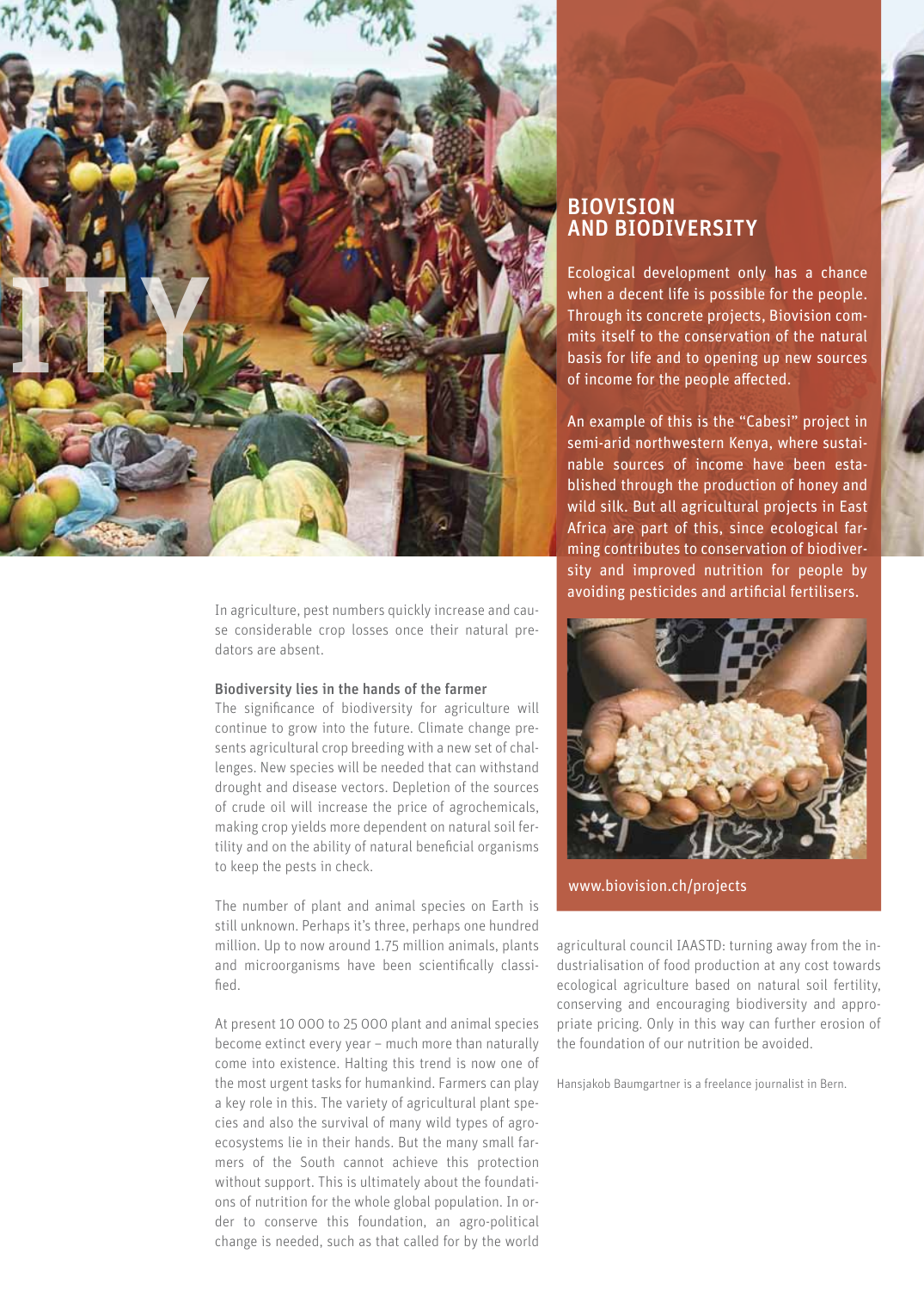Biovision congratulates the TOF Team on their tour de force and thanks them for their great dedication!



Currently TOF Magazine reaches about 160 000 readers

 $\Delta$ 

Peter Kamau, editor and farmer during an interview with a farmer

The TOF editorial team (l to r): Peter Baumgartner, Lucy Macharia, Peter Kamau and John Cheburet. Photo: Biovision / Sonia Fontana

## 5 years of the farmers' newspaper TOF High flier with staying power

Most African farmers have no actual training. They receive traditional knowledge from their parents and pass it on to their children. This is no longer sufficient for today's world. A lack of knowledge contributes significantly to the fact that millions of Africa's small farmers remain trapped in the vicious circle of poverty despite much hard work. Peter Baumgartner, long term African correspondent for the Zuercher Tages-Anzeiger, was already well aware of this when he came to Biovision at the end of 2004 with an idea called "The Organic Farmer" (TOF). He explains the aim: "TOF is a practical monthly newspaper about organic agriculture for Kenya's small farmers, which will contribute to their economic development.They should be able to increase their yields by conserving the environment as much as possible and through optimal use of available resources." Biovision financed the pilot project. As soon as April 2005, 10 000 copies of the first edition of the agricultural newspaper were causing a stir among farmers.

Today 20 000 copies are circulated, the paper reaches around 160 000 readers, is used in many schools as a teaching aid and capacity still does not cover demand. TOF is valued because it focuses on the daily routine of the small farmer, and accompanies him or her through the farming year with concrete recommendations and workable solutions. The SMS, phone and email advisory service is a big hit, which receives on average sixty communications from farmers every week.

#### Lifeblood and the power of innovation

Besides Peter Baumgartner, the editorial team is made up of journalist and farmer Peter Kamau, assistant Lucy Macharia and external experts. John Cheburet, who supervises TOF Radio (founded in 2008) is also a valued member. His weekly programmes in Kiswahili and three local languages reach around three million people and contain the same practice-oriented guidance as the newspaper.

The TOF Team commands great expertise, creativity and the necessary energy to help small farmers achieve higher income with organic agriculture. The latest project consists of the four iTOF, four small advice centres where farmers have access to knowledge and resources for organic farming. The "i" stands for "information" and "inputs". The iTOF agricultural advisers are equipped with solar-powered laptops and have the complete Infonet at their fingertips (see page 6). Farmers apply for a course on one of 25 topics. What is special about iTOF is that the advisers come to the farmers' groups, not the other way around, which also enables women with children to receive further training. In the first six months over 1500 men and women farmers were trained and demand continues. All editions of TOF are available worldwide at www.biovision.ch /TOF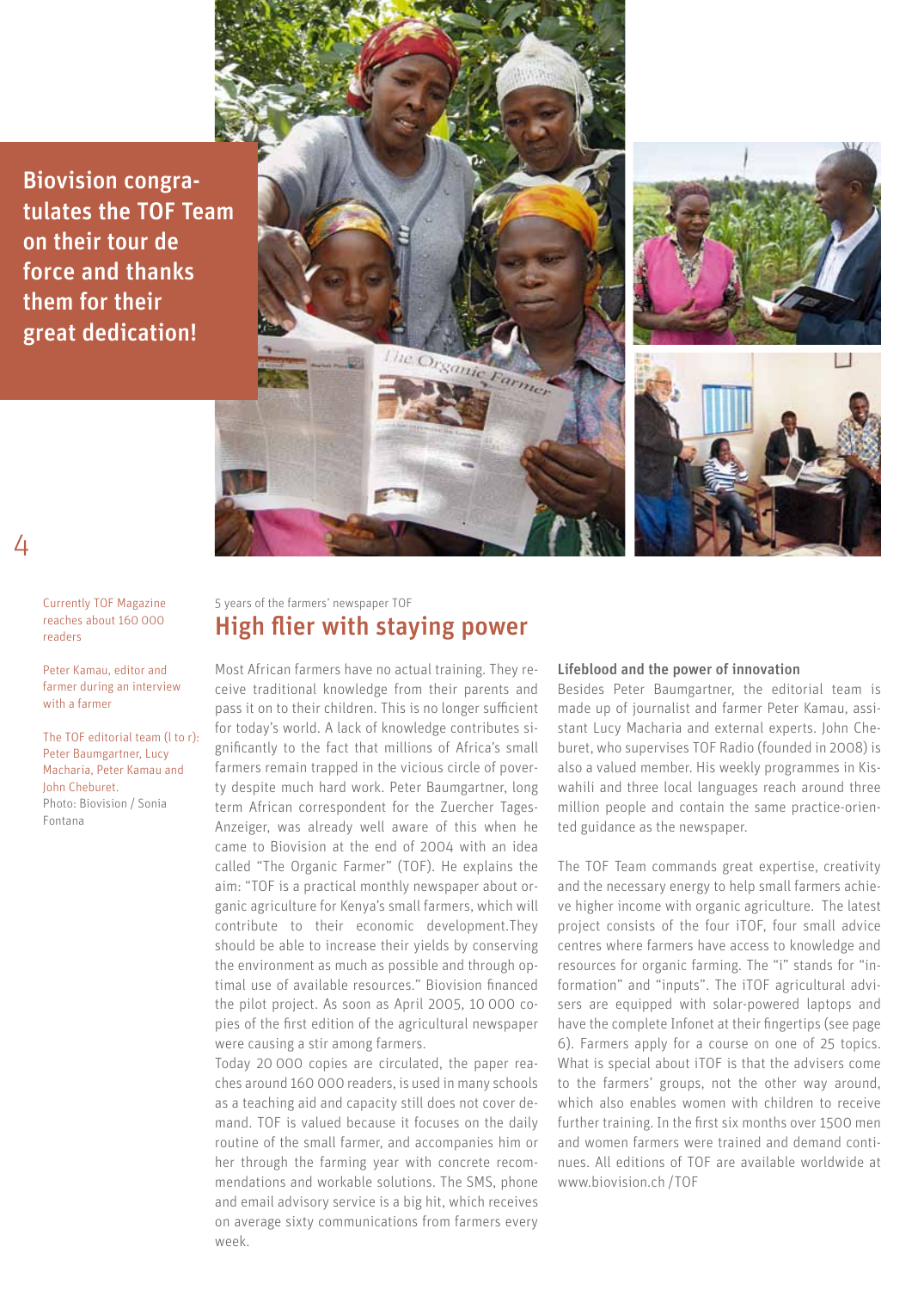

Small farmer Dawa Ahmed from Kushmangul, Ethiopia: "I want to bring vegetables of the best quality to the market to get a good price. The training on the Biofarm helps me do this, because I have learned how to improve my cultivation methods to produce more from a little piece of land."

Photo:Biovision / Flurina Wartmann

## Tsetse Control and Organic Farming Two birds with one stone

The way to Kushmangul, a small village close to Assosa in western Ethiopia, is lined with grass as tall as a man. It's hard to believe that a lack of food prevails in this green landscape. Dr. Hailu Gebru, head of the Biovision project "Tsetse Control and Organic Farming" explains: "Here farming is dependent on ploughing oxen. When they die because they have been infected with sleeping sickness by tsetse flies, the people have to work their fields with hoes." Dawa Ahmed experienced exactly that two years ago when she lost three oxen and a cow. Since then this single mother has scarcely been able to cultivate a small field with vegetables for the local market. Plant diseases and small harvests give her much to deal with. Here the Biovision project steps in by complementing organic tsetse fly control with training in organic farming. At present Assosa houses the region's first Biofarm – a model enterprise and training centre for farmers. Mrs Ahmed has already received initial training, which has renewed her hope: "I want to learn how to make compost so I can grow bigger onions", she says confidently.

## Commentary Cooperation on the ground

The "Tsetse Control and Organic Farming" project has been running since 2009. Through this, Biovision supports the initiative of local partner organisation Bio-Economy Africa (BEA) which continues environmentally-friendly tsetse control from an earlier project and combines it with organic farming. At the heart of this project is a new "Biofarm" that operates as an education and training centre. Here the local population can benefit from courses in agriculture. I am convinced that the Biofarm will provide the impetus for further initiatives of this type, as Assosa is located at an intersection in the border region with Sudan and lies in the middle of the habitation belt of the tsetse fly. The new Biofarm is strategically in the right place to disseminate the combined approach to neighbouring regions.

In Assosa we are working in a complex situation, as different sections of the population and ethnicities are involved. For this reason the inclusion of local government administrators, such as the agricultural authorities, is essential for the success of the project. At times some administrative formalities are necessary, but the expense is worth it: for example the Assosa authorities have officially assigned the land for the Biofarm to the project. This network is assured by the reliable local organisation BEA, with whom Biovision has had a long and fruitful history of cooperation. We regularly visit the site and carry out assessments with project participants. In this way we investigate if the collectively defined goals have been reached and plan the next steps. In so doing we ensure that funds are used in an effective and targeted way.



#### Flurina Wartmann

The geographer and GIS-specialist Flurina Wartmann is a member of the Program Coordination team at the Biovision Foundation in Zurich.

Photo: Biovision /Verena Albertin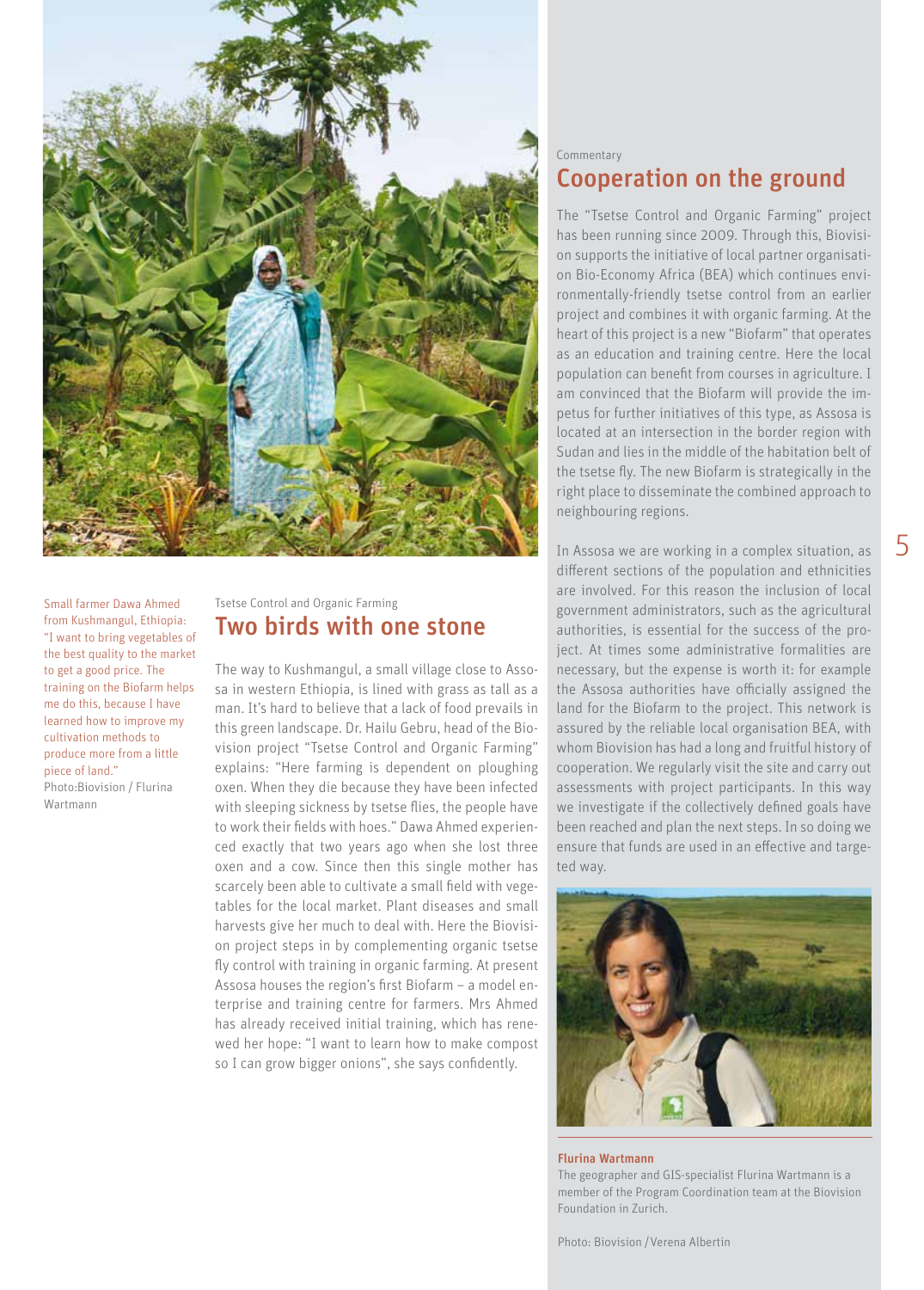

www.infonet-biovision.org

Biovision provides information on ecological agriculture on the internet. The main target groups in Africa are primarily "multiplicators" such as state agricultural advisors, experts from goal-related organisations and farmers' groups.



Careful ploughing and crop rotation maintain soil biodiversity.

Ploughing with oxen Careful treatment of the soil and covering with plants or mulch protects against erosion. Photo: infonet-biovision

#### Vegetable garden

6

Using mixed cultivation and crop rotation instead of monocultures enables higher yields and reduces effort in the long term. Photo: Biovision / Peter Lüthi Click on Infonet-Biovision Less is more

Cultivation and use of fields too intensively, such as through repeated farming of monocultures in the same areas or unnecessary ploughing can damage soil, causing the disappearance of the variety of soil flora and fauna. Numbers of microorganisms and worms shrink, which among other things aid humus enrichment and good soil structure. In this way, nature's self-regulatory processes are hindered. The fertility of the fields diminishes, increasing effort required from the farmers and the need for fertilisers.

The term "Conservation Agriculture" denotes various measures with which the natural condition of the soil can be conserved as much as possible in order to avoid the problems outlined. They are targeted towards sustainable cultivation and are essentially made up of three components: firstly, earth should be carefully tilled and subsequently covered up, so that moisture in the soil is conserved. Secondly, plant leavings are to be left in the fields, as they give the earth nourishment and introduce air into the soil. Roots and small plants keep the soil of the fields intact and protect it from erosion. Thirdly, use of monocultures is to be avoided, rather mixed cultivation is to be utilised and cultures are to be regularly rotated. Through these simple measures farming can be made more sustainable and successful.

These measures also mean less work in the long term for farmers. With the conservation of natural soil con-

### Protagonists in Biovision's projects Silkworms

Preparation for the nuptials lasts a year. This length of time elapses between the pupation of the African silkmoth Epiphora bauhiniae and its rebirth as a colourful moth of up to 7cm size. After a few days the party is over: the moth has mated, the female has laid her 300 eggs and dies in beauty. The caterpillars hatch in good timing with the rainy season, when the main food plant – a spiny bush of the family Zizyphus – starts to blush green. They feed for scarcely four weeks if they are not eaten themselves, thereby fulfilling their ecological function as nutrition for predatory insects, ants or birds. They provide a service to humans through pupation by producing silk, with which they encase themselves for metamorphosis. Unlike the traditional silk producer, the mulberry tree silkworm (Bombyx mori), Epiphora bauhiniae has never been domesticated, rather it is bred in semi-freedom on its food plant – a form of sustainable, rural use of wild species in Biovision's projects.



Caterpillar, moth and cocoons of the African silk moth Epiphora bauhiniae, which are kept for silk production under nets on wild acacias. Photos: Biovison /Peter Lüthi und Christof Sonderegger

dition, biodiversity can be protected. The more freedom nature is given, the richer its diversity remains and the higher its natural self-regulation.

Visit Infonet-Biovision online: www.infonet-biovision.org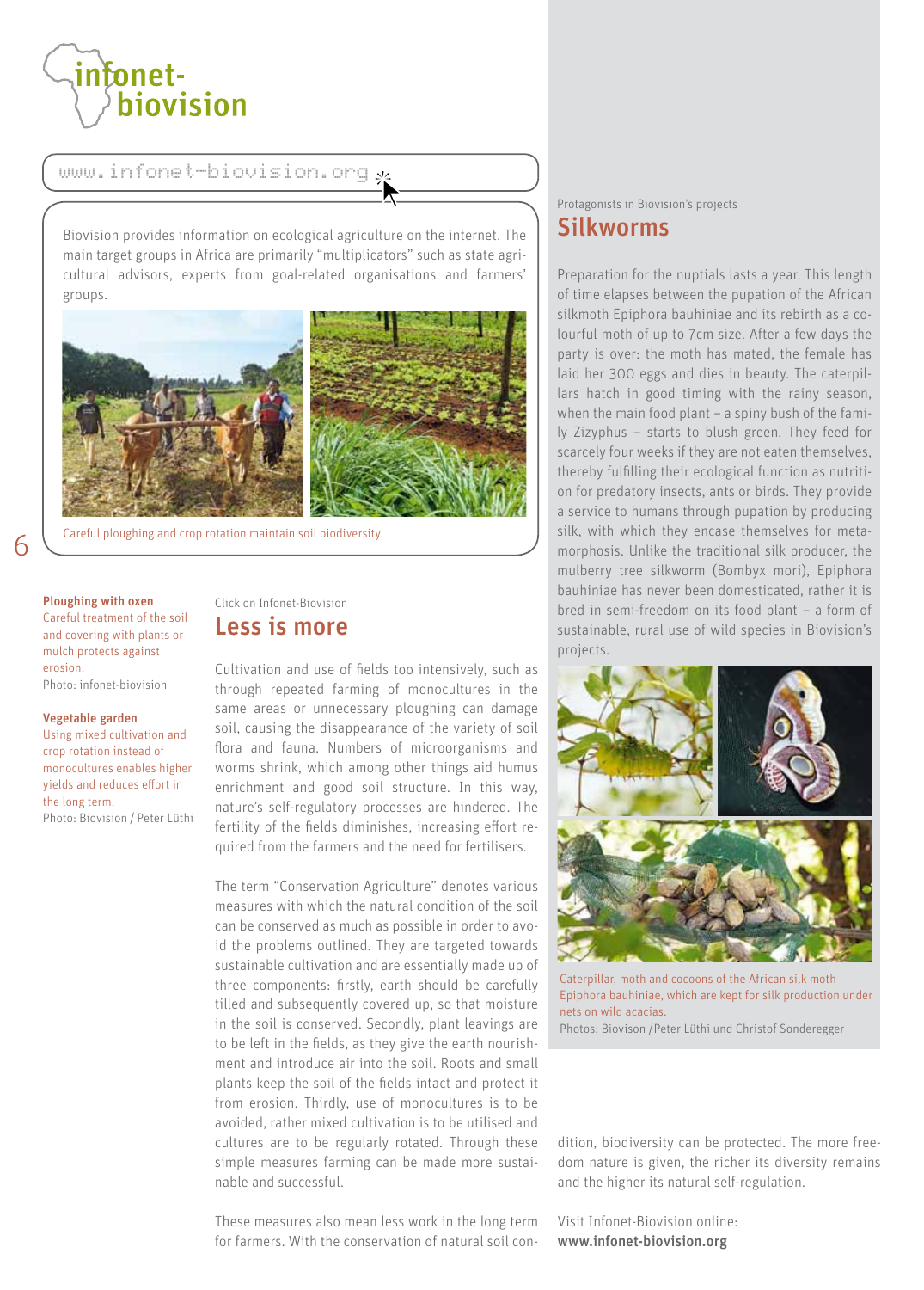

Widows and single mothers made their dreams come true in 2002 with the help of Dr. Getachew Tikubet and Biovision. They transformed devastated land into a blooming vegetable garden, where today they harvest healthy vegetables for their own use and to sell at market. Photo: Biovision / Peter Lüthi

## From the life of Getachew Tikubet A visionary with drive

Yes we can! This familiar quote from the incumbent US president could just as easily have come from Getachew Tikubet of Addis Ababa. His version "Let's do it" is older than Obama's and applies to Ethiopia and the whole African continent. Getachew has a big vision, which he has striven for for years with inexhaustible innovation and real action. He believes that Ethiopia can free itself from poverty and that Africa's people can have worthy and dignified lives. "Africa has 37% of the world's resources, 16.5% of the world's population and yet this continent accounts for only 1% of the global economy"he calculates. "Small farmers and their families can change this world, we only have to give them the chance and the necessary knowledge!" – this is how Getachew's credo runs, and it is one he realises with specific projects. In 2003 he founded the BioEconomy Association (BEA) with his wife. BEA's aim is to implement scientific findings and demonstrate that the suffering population can benefit from this application. With BEA in 2002 he led 200 widows and single mothers from Addis Ababa in transforming 2 hectares of leached soil into an abundant vegetable garden using organic methods. This enterprise, supported by Biovision, is now practically self-sufficient and serves as an exemplary project. In 1996, Getachew had already set up a model enterprise under the name 'Biofarm' in Addis Ababa for practice-oriented training in ecological farming. In Ethiopia today nine such training centres are in existence. His latest coup is the Yeha Institute, a training site with associated biofarm as an education

## Everything has its time A legacy for Biovision

All life must come to an end. That's why it makes sense to put things in order in good time. Perhaps you would like to leave a legacy behind and continue to do good beyond your lifespan. You have the opportunity to include organisations such as the Biovision Foundation in your will. With a bequest you can ensure that your will is carried out according to your wishes.

If you have any questions or you would like to order our free advice booklet on leaving a bequest, please contact Reto Urech on +41 44 341 97 19 or r.urech@ biovision.ch



www.biovision.ch/legacy Photo: Photocase

and research garden, where farmers, prospective agricultural advisers and students receive education and exchange knowledge in an interdisciplinary manner.

Getachew Tikubet has first-hand knowledge of the rural population's hard existence. Born and raised in Tigray in northern Ethiopia, in his youth he attended the University of Addis Ababa, where he completed his foundation course in science and in 1980 then completed his doctorate with a thesis on the tsetse fly. After further study in Sierra Leone and the USA he returned to Ethiopia to use his knowledge to serve his countrymen. Since then he has been supported by Biovision, together with a strong project team and farmers' groups in proving again and again that the tsetse plague and deadly sleeping sickness can be controlled with ecological insect traps. Dr. Getachew Tikubet will shortly be assigned to Mozambique and the Ivory Coast to implement the successful Biofarm concept in these countries. In this way the small BioEconomy Association has developed into BioEconomy Africa, setting out to realise Getachew's vision all over the continent.